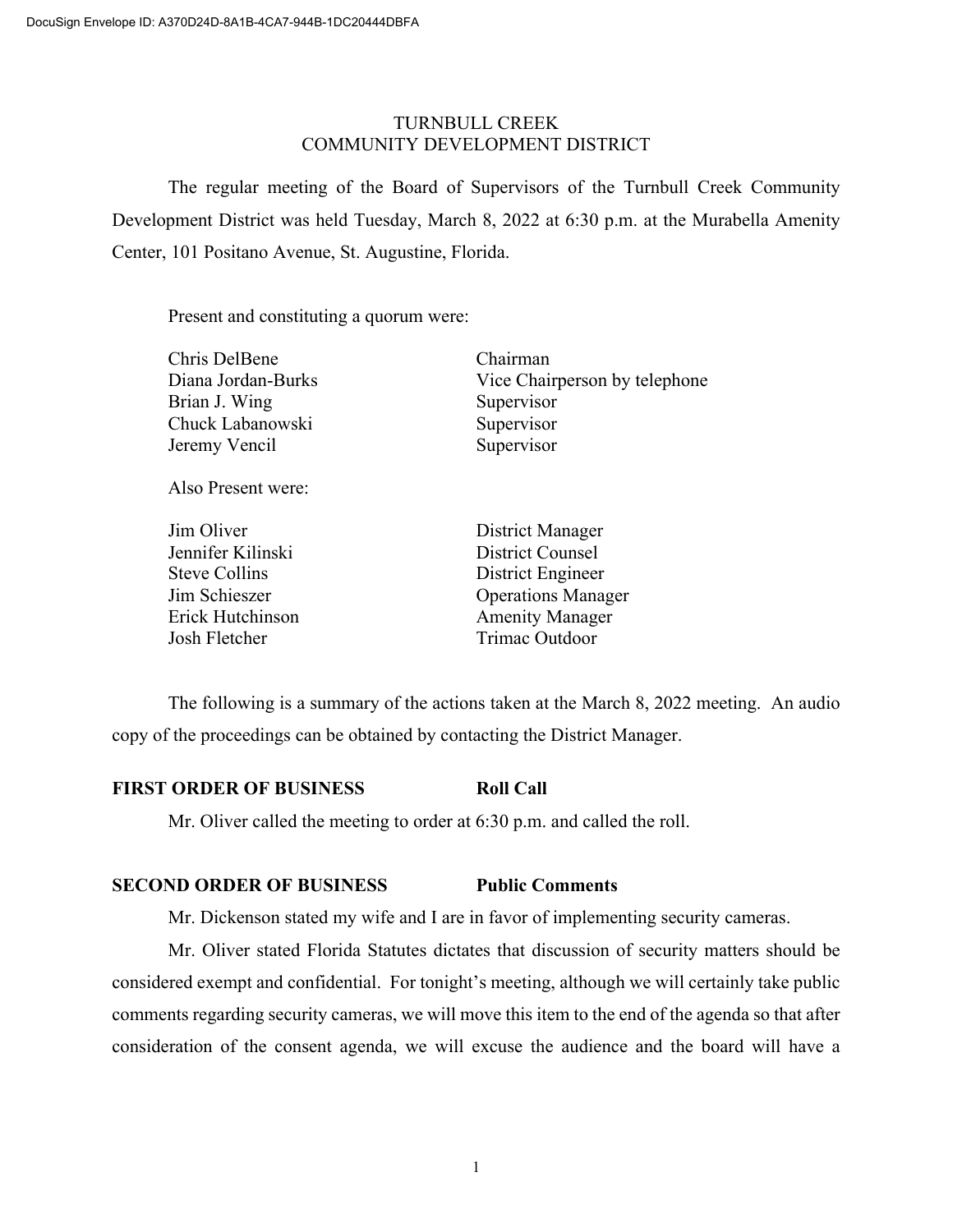confidential session regarding security matters. Any decisions by the Board will be after we resume the regular meeting and members of the public may rejoin the meeting at that time.

Mr. Jacobs stated we had complaints from some homeowners of not being able to get up to the amenities recently when there were quite a few games going up here and they were under the impression that these were not local teams from within the community. I want to know if that was the case.

Mr. DelBene stated it was Ancient City Soccer and it was both residents and whoever else made up the team.

Mr. Jacobs stated last month someone sprayed the berm to kill the weeds behind me and whatever they sprayed didn't work. Last time they put down pine straw and the tractor trailer was out here, but they never did our area, the back section of Cascadia on the berm. I went out and bought 20 bales and put it down and it was not enough so next time I would appreciate it if someone came down the berm at Cascadia and put some pine straw down.

A number of trees are dying and a number of the hollies have a disease and need to be treated. There are three behind my house and I have been treating them but it is not just me. We have bare spots and we have a new company that took over not long ago and I have seen them working, but we really need to get down some new sod. The homeowners are getting letters about their lawns and people complain about the CDD property not looking very nice.

# **THIRD ORDER OF BUSINESS Consideration of Resolution 2022-04 Election of Officers**

Mr. Oliver stated next is consideration of Resolution 2022-04 election of officers. As I understand it this district elects officers on an annual basis.

> Mr. Wing nominated Diana Jordan-Burks as chairperson and there being no second the motion died for lack of a second.

> On MOTION by Mr. Labanowski seconded by Mr. Vencil with four in favor and Mr. Wing opposed Chris DelBene was elected chair.

> On MOTION by Mr. Wing seconded by Mr. DelBene with four in favor and Mr. Vencil opposed Diana Jordan-Burks was elected vice chair.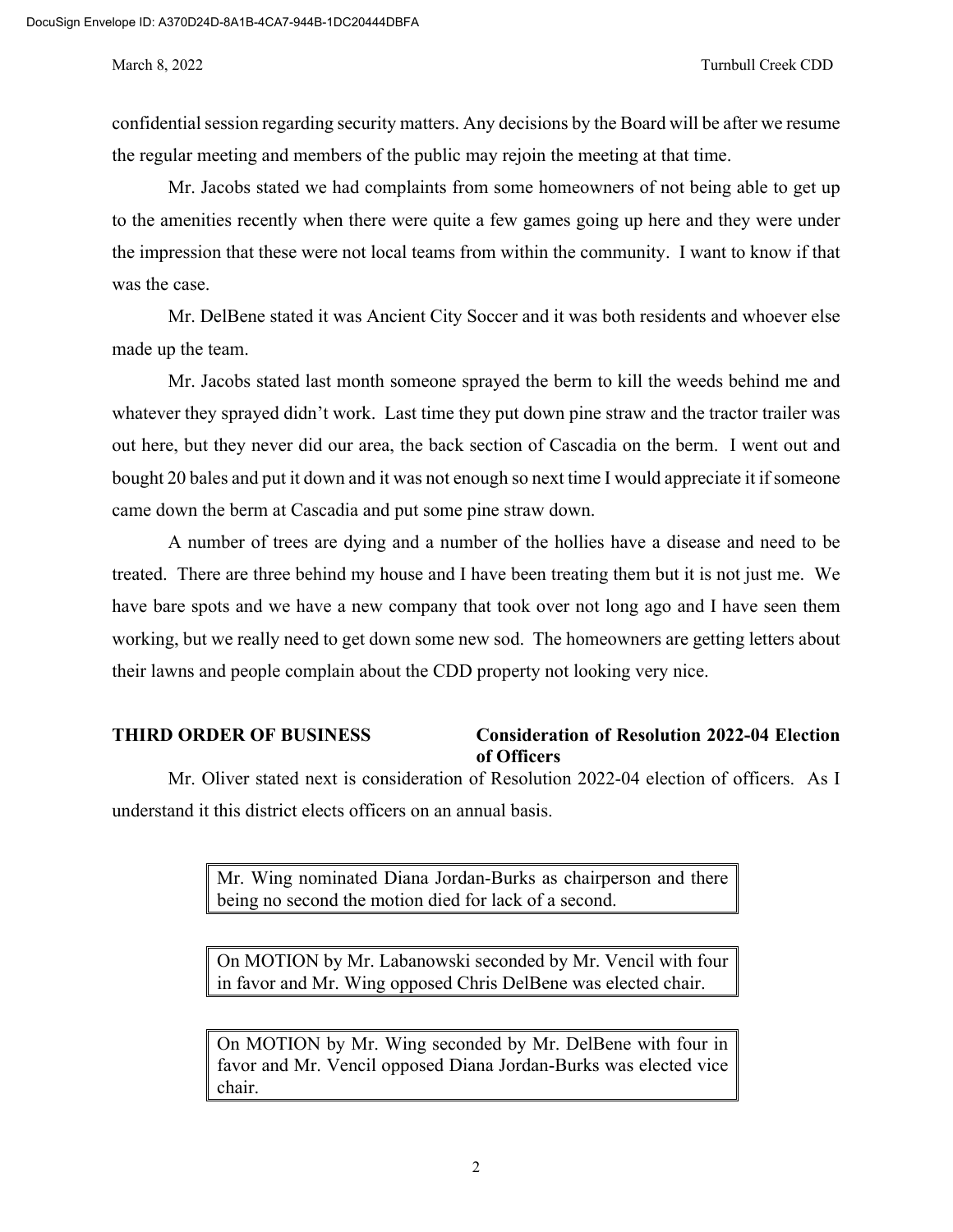Mr. Oliver stated also on the same resolution, Ernesto is shown as secretary and treasurer and he is no longer with the district. He should be removed from those positions. I ask in the interim that you add my name to serve as secretary and treasurer so that I can execute documents on behalf of the district.

> On MOTION by Mr. Wing seconded by Mr. DelBene with all in favor James Oliver was elected secretary and treasurer.

Mr. Labanowski asked what period of time are we talking about?

Mr. Oliver stated that will hinge somewhat on an agenda item to be discussed later in the meeting, the RFP for district management. I'm happy to serve in that position, but if the board selects a new management company the incoming firm will designate someone else in that position.

# **FOURTH ORDER OF BUSINESS Staff Reports**

# **A. Landscape Manager (Presenter: Trimac)**

# **1. Inspection Checklist**

Mr. Schieszer gave an overview of the work accomplished and landscape enhancements completed since the last meeting and the work to be done within the next few weeks.

# **B. Engineer (Presenter: JMT)**

Mr. Collins stated we have been working on encroachments into the district's easements.

Ms. Kilinski stated staff has been working on a few things. One is the survey that we got back a few weeks ago regarding 1888 and 1893 South Cappero Drive as well as an aerial of the property of other potential problem areas so we had more of a holistic review of what we are dealing with as it relates to impervious encroachments into district easements and district property. We are not necessarily talking about fences, we are talking about brick pavers, pools, lanai's that sort of thing. Briefly, the two that you authorized a survey for, the survey demonstrated for 1888 that there is a brick patio as well as planters that encroach not only into district easements but also into district property. After talking to JMT as well as the onsite contractor, the middle patio is causing ongoing erosion issues and causing impairments to the district's stormwater facilities so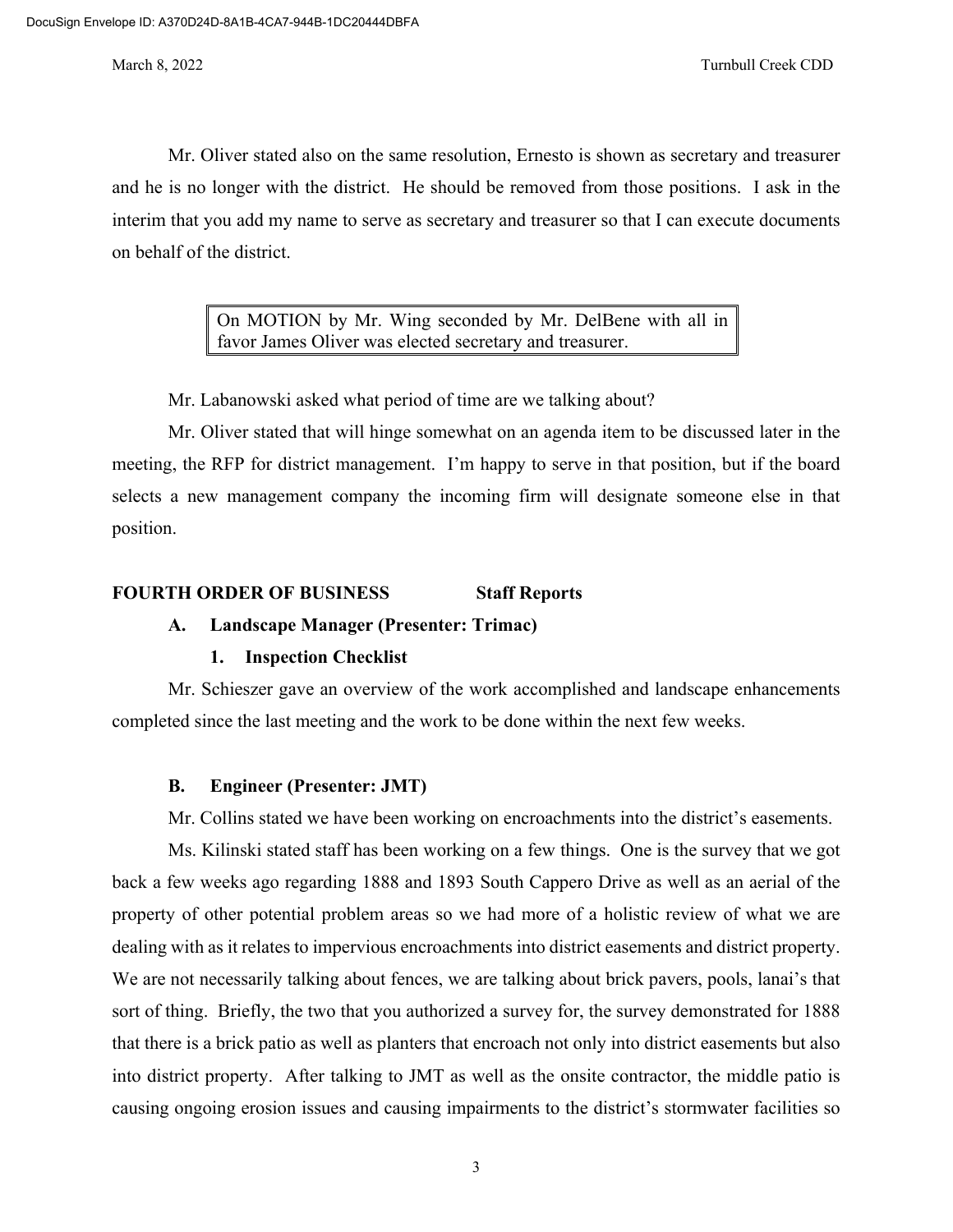### March 8, 2022 Turnbull Creek CDD

that patio needs to come out. Also that patio needs to come out because your contractor can't finalize stabilization of the pond bank without that patio being reduced. Before Ernesto left he had engaged with the resident and we are waiting on two different proposals, one was for removal of the center patio, which was \$1,700 from the contractor, the resident requested that we ask a contractor how much it would be to do that work while he is mobilized. The other was for removal of all the impediments into district property. We need the patio removed but the board may also direct us to say we want everything removed that is in district easement and on district property because they were not authorized to be constructed there, and that estimate for that was \$2,678.

The other one also has impervious areas into the district's easement. They are not currently causing ongoing erosion issues or impairments to the district's property, but clearly they are within the easement area without authority.

We also identified seven other properties that appear to have improvement encroachments. Those are subject to survey, but based on JMT's aerials, it looks like these seven homes also have impervious improvements that are also within stormwater easements.

There were twelve other properties with home structures that encroach onto drainage easements between houses.

We wanted to bring this all to you for two reasons. We have the immediate issue of the patio and we need to have that removed, the contractor has told Steven that if we don't get it removed pretty quickly he is going to have to demobilize and charge us a remobilization fee. He is waiting for that removal in order to complete the project. That is mission critical.

Mr. DelBene asked along with your recommendation why are we not also sending this same letter to the HOA, which would have approved these plans and making sure that if the homeowner balks, the HOA is responsible as well. This is a pool, patio, deck, planters that all should have been approved by the HOA.

Ms. Kilinski stated any time we have an easement access issue that is also an architectural control potential dispute, we would send a letter.

Mr. DelBene stated I want to make sure the HOA gets a copy of the letter as well as a copy of the bill in the event the homeowner balks.

Ms. Kilinski stated what we need from the board tonight is a couple things. One, is for the purposes of the 1888 South Cappero Drive when we presented the revised proposal to the homeowner they requested the district share in the cost of removal of the improvements. Keep in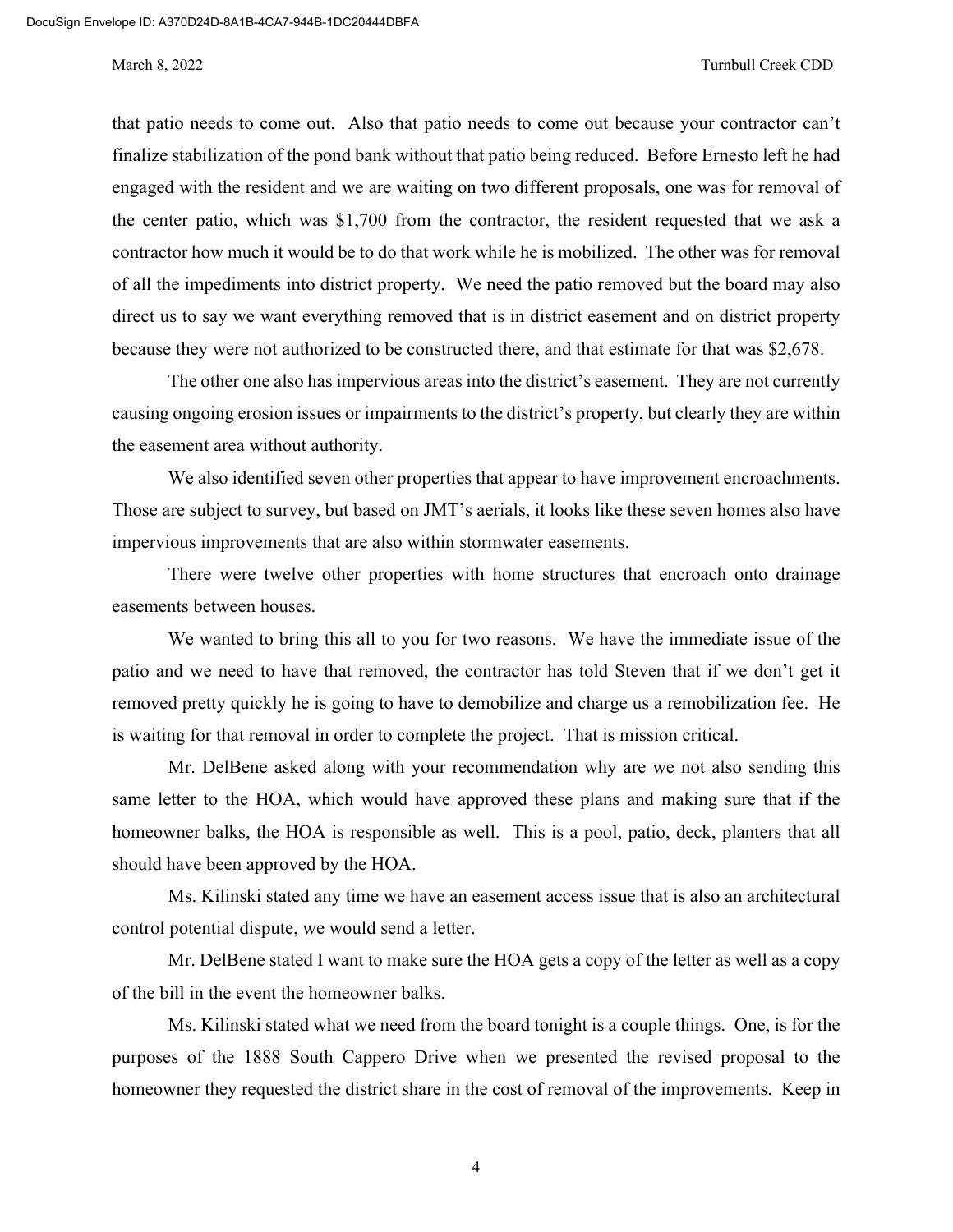### March 8, 2022 Turnbull Creek CDD

mind the survey was \$1,500 and the board directed us to ask the homeowners to share in the cost of that survey if there were impairments so that is \$750 for each of these homeowners. What I provided to you is a draft of the letter and draft of the encroachment agreement and we are recommending for purposes of 1888 to ask them for reimbursement for half the survey, ask them to pay the cost to remove the patio within a specified timeframe and giving them an encroachment agreement that would than allow them to keep the other improvements on district property with an encroachment agreement that says you are on notice, it is recorded against the property you can keep those improvements there but if there is an ongoing issue that presents itself that impairs the district's stormwater facilities you agree to remove the improvements or the District is permitted access to remove the improvements at their cost.

Mr. DelBene asked does anyone have any objections to the encroachment agreement, to the encroachment letter, to the encroachment plan for the \$750 the letter to the homeowner, them paying all the costs of removal of those items as well as sending the letter to the HOA to make sure it is on record?

There was no objection from the board.

Ms. Burks asked when you send the letter to the HOA are you holding them responsible for approving that structure?

Ms. Kilinski stated the point of doing that is to notify the HOA of the ongoing issue and that they are on notice that there are encroachments into the property and the district is holding anybody responsible for unauthorized structures in the District property and easements but the district. We didn't bless it, it is in our easement, we didn't grant access. We have this issue in other districts and we have always told residents to the extent the resident has an application that shows the HOA approved it or you find out that they did, the resident should look to the HOA, not the District, for the costs associated therewith. We need to be made whole, we need to have the impairments remedied so that we can have erosion control for the benefit of the entire community and if you want to get reimbursed for the amount you are incurring to remove those improvements, then seek redress with the HOA.

Mr. DelBene stated the only thing I don't see in the letter is a timeframe and I know time is of the essence here. For the 1888 within a week we are going to be delayed, if they have to remobilize that is not something we need to incur. The letter needs to include that they need to secure a contractor to perform the work prior to the contractor moving away from our project or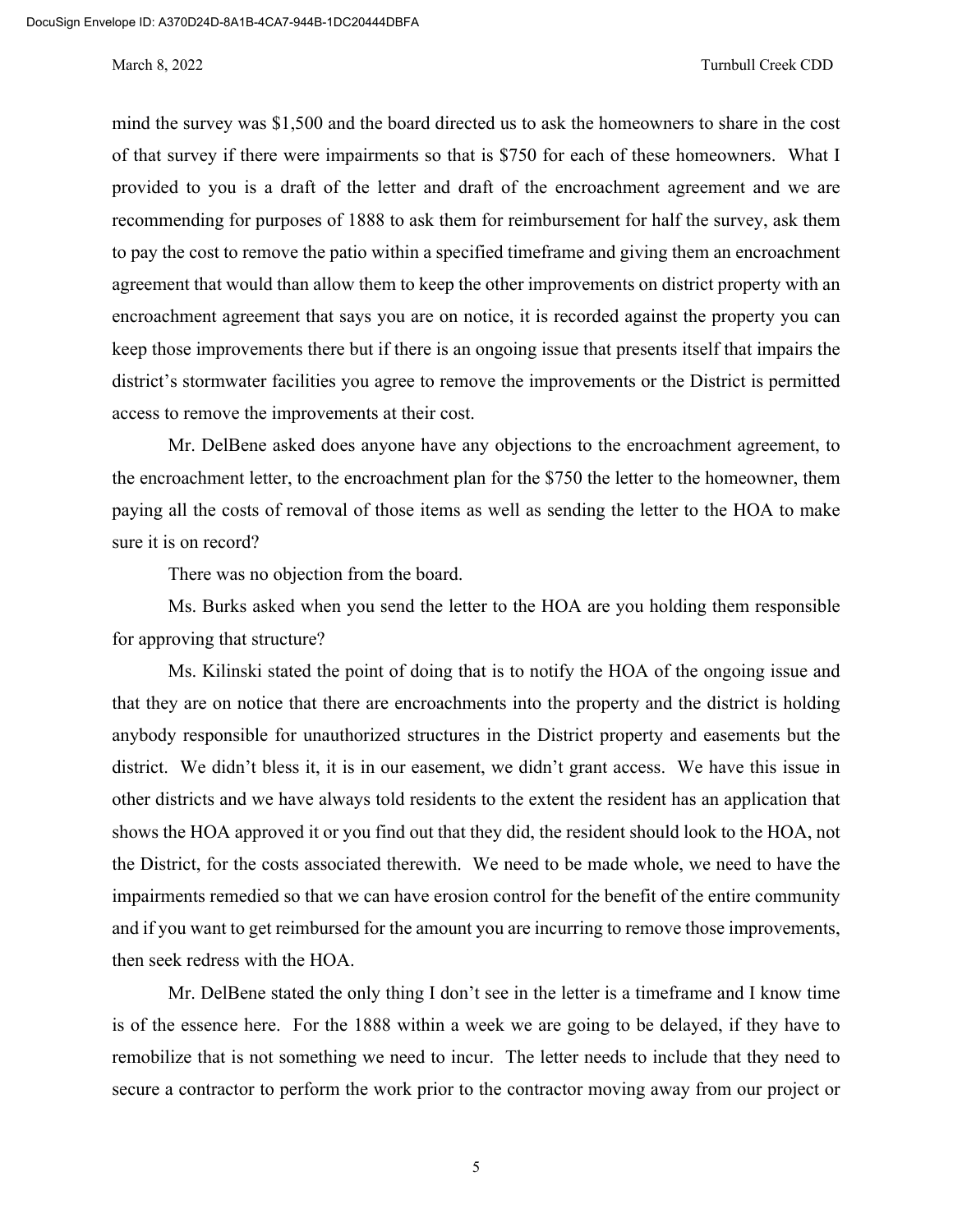our contractor will do it by X date and that date needs to come from the contractor. If they don't have it done by that date the contractor can step in and do the work.

Ms. Kilinski stated the problem is exactly that part. I think the "or" has to be we are going to seek an injunction and hold you responsible for any mobilization and attorneys' fees associated with seeking that injunction. Because there is some case law regarding that issue, the idea is that we want a court to tell us we have the right to go and remove that because it is impacting our infrastructure. We want to put the District in the best position by securing an injunction that has a court behind our removal if they do not comply with the letter request.

Mr. Wing stated I would still like to see some stronger language for even the other homeowners that are going to get a letter that says, you have things in the easements and we are not going to make you take it out right now but if there is an issue with erosion, etc. you are going to be responsible. In the past when we did pond bank repairs and there were issues that looked like it was the homeowners' issues the engineer's said he can't be 100% certain. I don't want to have to go through litigation. If it is clearly in the easement it is not supposed to be there I would like them to take responsibility for that.

Mr. DelBene asked are you talking about the 7-12 properties or the two properties?

Mr. Wing stated 7-12.

Mr. DelBene asked are we sending them those letters without confirming with surveys?

Ms. Kilinski stated that is the other decision for this Board. The other part of the decision is exactly that so for 1888 we have clear direction about how you want us to approach that. 1893 the question is we have a survey, there are impairments not causing ongoing erosion control issues right now. Our recommendation is because of the types of improvements that are there and the length of time they have been there that you do the same thing, offer them an encroachment agreement in consideration of keeping it there and what Supervisor Wing just said, if anything happens you are going to be responsible for repairing it and not litigate it.

Mr. Wing stated we have been pretty tough so far not filling into easements and I don't want this board to be accused of having a double standard.

Mr. DelBene asked since two surveys was \$1,500 how much is it for the 19 properties?

Mr. Collins stated probably comparable.

Ms. Kilinski stated we could still send a letter and say, we believe that you have an encroachment, here is the agreement you are going to sign. If we do a survey we are going to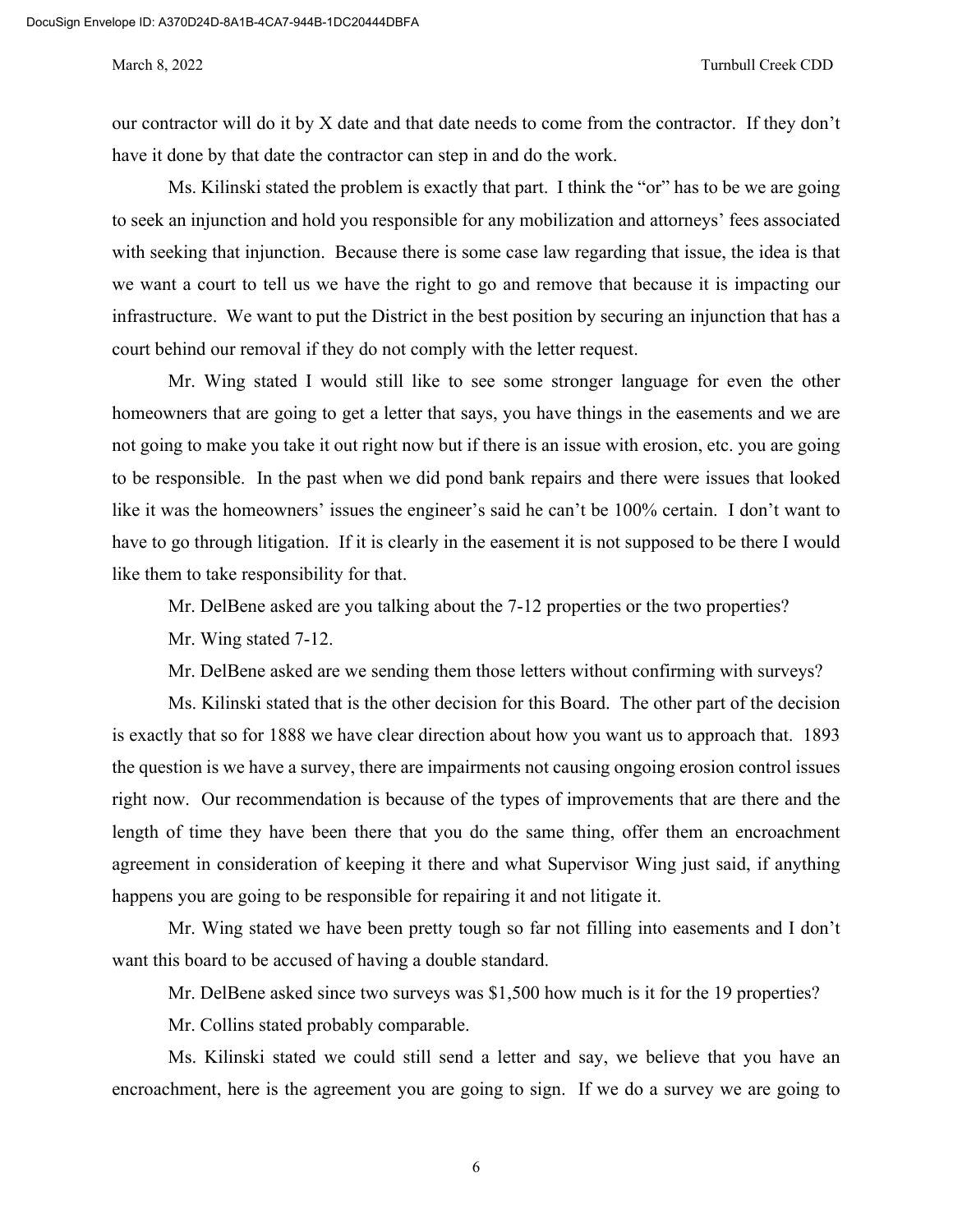charge the cost back to the homeowners if there is an encroachment, which we believe strongly that there is. You could still approach it that way because we are not asking them to remove anything if that is the direction of the board. Once we ask them to remove something I would get a survey. This has nothing to do with fences, which is a whole other issue we haven't even gotten into that analysis yet. This is all pools, pavers, impervious improvements.

Mr. DelBene stated because we haven't confirmed it with the survey we are not on notice that they are encroaching on our easement, correct for the seven homes.

Ms. Kilinski stated I would argue we are on notice because we have an aerial.

Mr. DelBene stated for any property that you believe we are on notice for, the safest option is to send those letters.

Ms. Kilinski stated the only thing these notices will do is you are going to record an encroachment agreement on the property so a future homeowner is on notice.

Mr. DelBene stated the last paragraph about the information being helpful, you might want to bold that and highlight your contact information because I think we are going to have 19 homeowners calling you, if you have questions or concerns regarding this agreement please contact us at this number.

Ms. Kilinski stated we have this coming from the district manager, that is still my preferred route except in the case for saying we are getting an injunction that will come from our office.

Mr. Oliver stated we will send the first one the next one comes from the attorney.

On MOTION by Mr. Wing seconded by Mr. Vencil with all in favor the form of letter and encroachment agreement as revised with stronger language was approved.

Mr. Collins stated I have been coordinating with the contractor. Some people were concerned that there is a drop off to the construction they are doing right now. The contractor told me that since they did not ask anybody to remove their fences to access the easement they had to build a roadway first. They are planning to do the remainder of the grading when they have the erosion control product in place. A photo of the erosion control product is in your agenda and it is not exactly as I explained to you before when I said we were trying to get geomat, this is geogrid however it is what they included in their proposal and I think it is still going to be a functional stabilization, it is still going to be protected from UV being underneath the sod and should last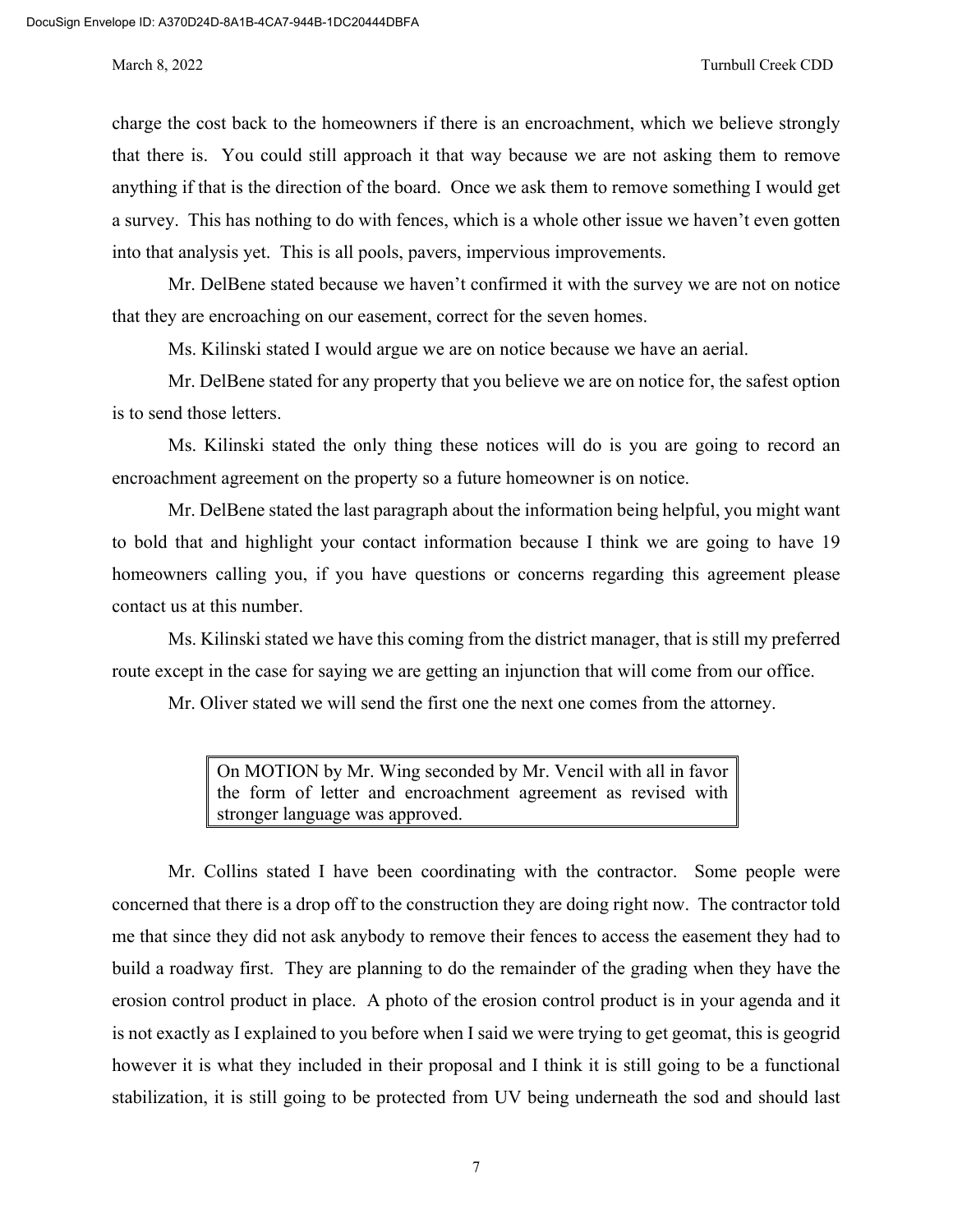many years. When we got the quote from Boudreaux I was surprised how low it was in that the price for pond bank repair we find it usually in range of \$55 to \$60 per linear foot and that is just for pond bank repair and sod. The cost they gave us is about \$44 per linear foot and you are getting the geogrid product as well, which cost them about \$20,000. They told me the other product would cost \$110,000 prior to their mark up and labor, in other words it would more than double the price of the entire project. It will be trenched in and the sod is rolled sod and has some plastic reinforcement as well. I still think it will provide a functional solution. It is not that you are not getting anything that you paid for because what they are providing is what they proposed.

Mr. Labanowski stated they quoted St. Augustine sod but they are putting in Bahia and we should see a lesser price for that.

Mr. Collins stated I will talk to them about that.

Mr. Schieszer asked are they going to put in the entire area they are covering because they are putting very little dirt because it is not necessary. Will they put sod on that?

Mr. Collins stated it is my understanding that anything they are disturbing they have to resod.

Mr. Labanowski outlined some areas of concern with storm drains and sediment going into those drains on South Sorrento, Amalfi and South Cappero.

Mr. Collins stated they should have cleared out the dirt but you want that, they put Geotech style fabric on top of the drains to stop the mud. They should come in and clean it out after a rain event.

Mr. DelBene stated if there are hiccups on the project someone needs to relay that to the chair and the board separately. We need to get an estimated completion date and if there are any delays and how far it pushes that date.

Mr. Collins stated I just texted him and he said it should be finished before the end of the month pending the issues with the patio.

**FIFTH ORDER OF BUSINESS Consideration of Resolution 2022-05 Instructing St. Johns County Supervisor of Elections to Conduct the General Election**

Mr. Oliver stated next is Resolution 2022-05 instructs the supervisor of elections to conduct the general election. They conduct it every two years.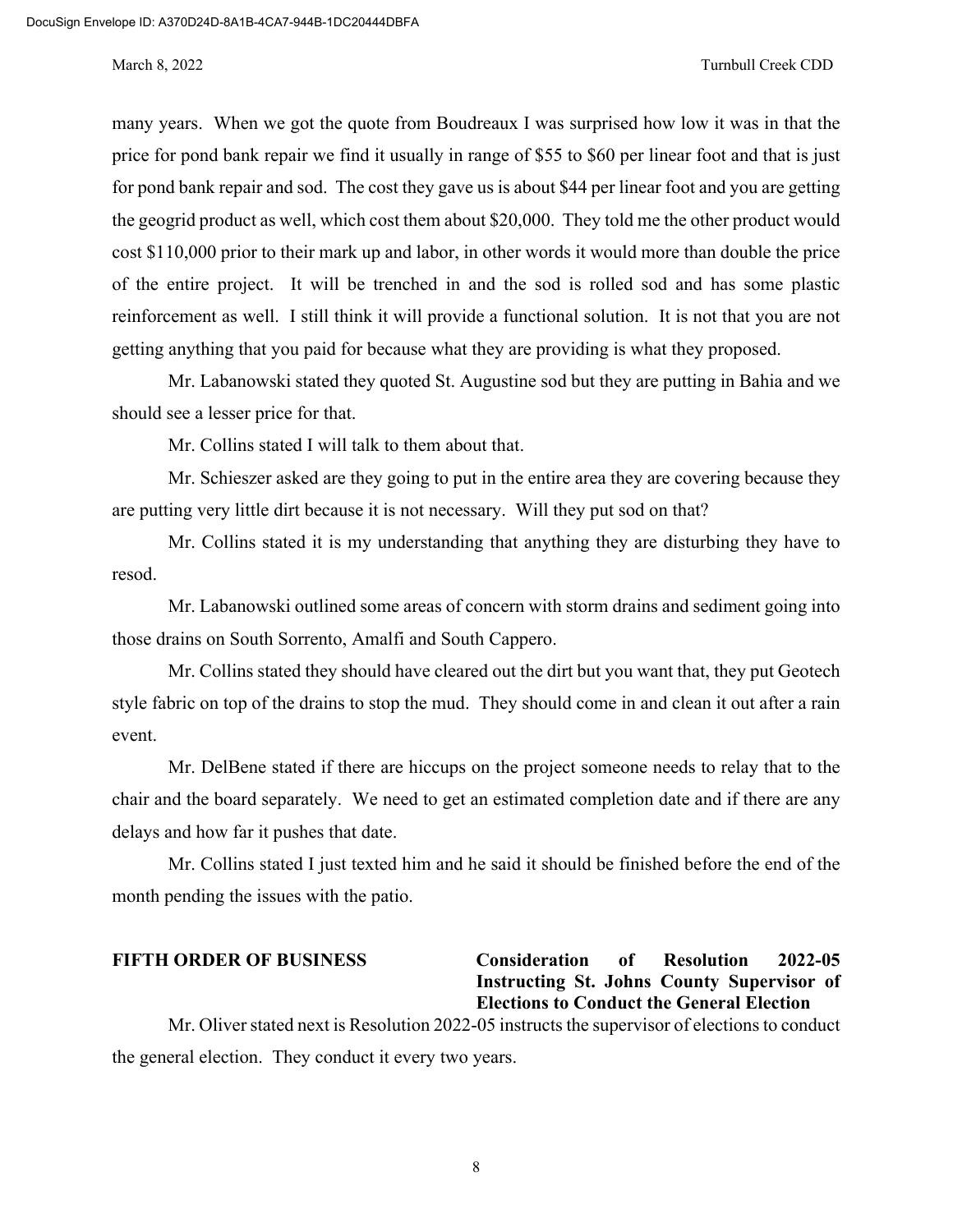On MOTION by Mr. Wing seconded by Mr. DelBene with all in favor Resolution 2022-05 was approved.

# **SIXTH ORDER OF BUSINESS Consideration of Amendment to Vesta Agreement for the Use of District Basketball & Soccer Facilities Regarding Insurance Coverage**

Ms. Kilinski stated district staff got a request from Vesta, the original agreements for these amenity operations is for abuse and molestation insurance coverage of \$5 million coverage. Their insurance carrier is requesting us to reduce that to \$2 million per occurrence and \$3 million aggregate. I'm perfectly comfortable given the scope of their services here, they are also required to adhere to our youth policy guidelines, require background checks for all volunteers and onsite personnel for all their amenity operations to reduce that amount.

Mr. DelBene stated if Ancient City has no problem with getting \$5 million in insurance coverage then Vesta shouldn't either. Ms. Kilinski stated Vesta is the only one with insurance coverages at this level, which has been in place since they were on site. She explained it carried through Vesta's amenity management contract scope.

Mr. Labanowski moved to table this item.

Ms. Kilinski stated later in the agenda they want to extend their soccer season and if we are tabling this we wouldn't enter into a contract with them for a season that is starting if they don't have the right coverage. If they don't have the same coverage limits is there a different direction from the board between now and the next board meeting to allow the soccer program or do you just want to table their permission to use the field until we get this cleaned up?

> On MOTION by Mr. Vencil seconded by Mr. Labanowski with all in favor the request for an amendment to the agreement with Vesta for a reduction in insurance coverage was denied.

# **SEVENTH ORDER OF BUSINESS Discussion of RFQ for District Management Services**

Ms. Kilinski stated a couple supervisors asked that this item be added to the agenda. To give you background, you have rules of procedure that provides the way the district bids certain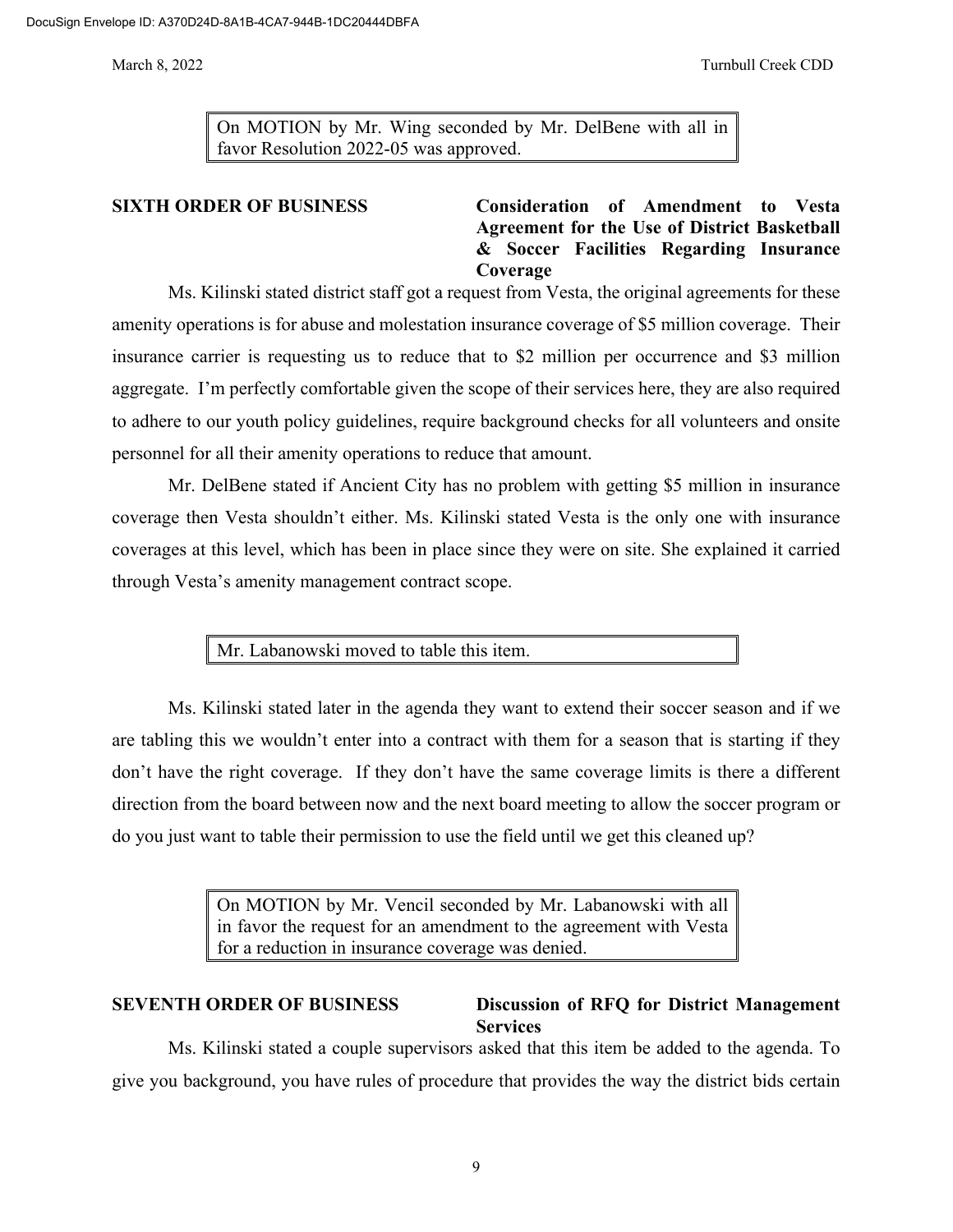projects, contracts and the like. District management is not one of those that you have to formally bid but our normal course of business if that is the desire of the board to go through a formal bid where you have presenters come and have the proposals.

Mr. Vencil stated the alternative to that is an extension of the agreement at the existing rates or what percentage increase?

Ms. Kilinski stated I don't think there was a proposal. The contract is with GMS.

Mr. Vencil stated so it is not expiring?

Ms. Kilinski stated no, it is like our contract, it is a continuing services agreement that you have the right to terminate with 60-days notice.

Mr. Wing stated we have not bid this particular contract in a number of years. We have bid attorneys, engineers, landscapers, I think it is time to ask for bids, ask for qualifications.

Ms. Kilinski stated GMS has been here since the district was established. You went out in 2017 and got proposals and authorized moving forward with GMS. We had updated the agreement, I just can't find that it was ever executed, it is the same scope of services, the same price. They have been here since 2005.

Ms. Burkes stated I would like to go out and see what is out there.

Mr. DelBene stated I was speaking to Charles at Sweetwater Creek and when this question came up regarding the RFQ did GMS provide their community a roughly 18% discount on their services?

Mr. Oliver stated I offered a fee reduction to that board, yes.

Mr. DelBene asked was it your intention to offer that to this board?

Mr. Oliver responded we will review the request for proposals document when received from counsel and make a decision how GMS is going to respond to the request.

Mr. DelBene stated you had a contract with Sweetwater Creek and when they decided to discuss an RFQ, you offered them 18% cut on the current contract.

Mr. Oliver stated I didn't state the fee reduction as a percentage, but as a specific dollar amount. The 18% may or may not be accurate. That is not my calculation.

Mr. DelBene asked why is that not on the table for us?

Mr. Oliver stated you are already discussing go out for proposals. It was your decision to add it to the agenda. We are going to let the proposals come in and you can evaluate the proposals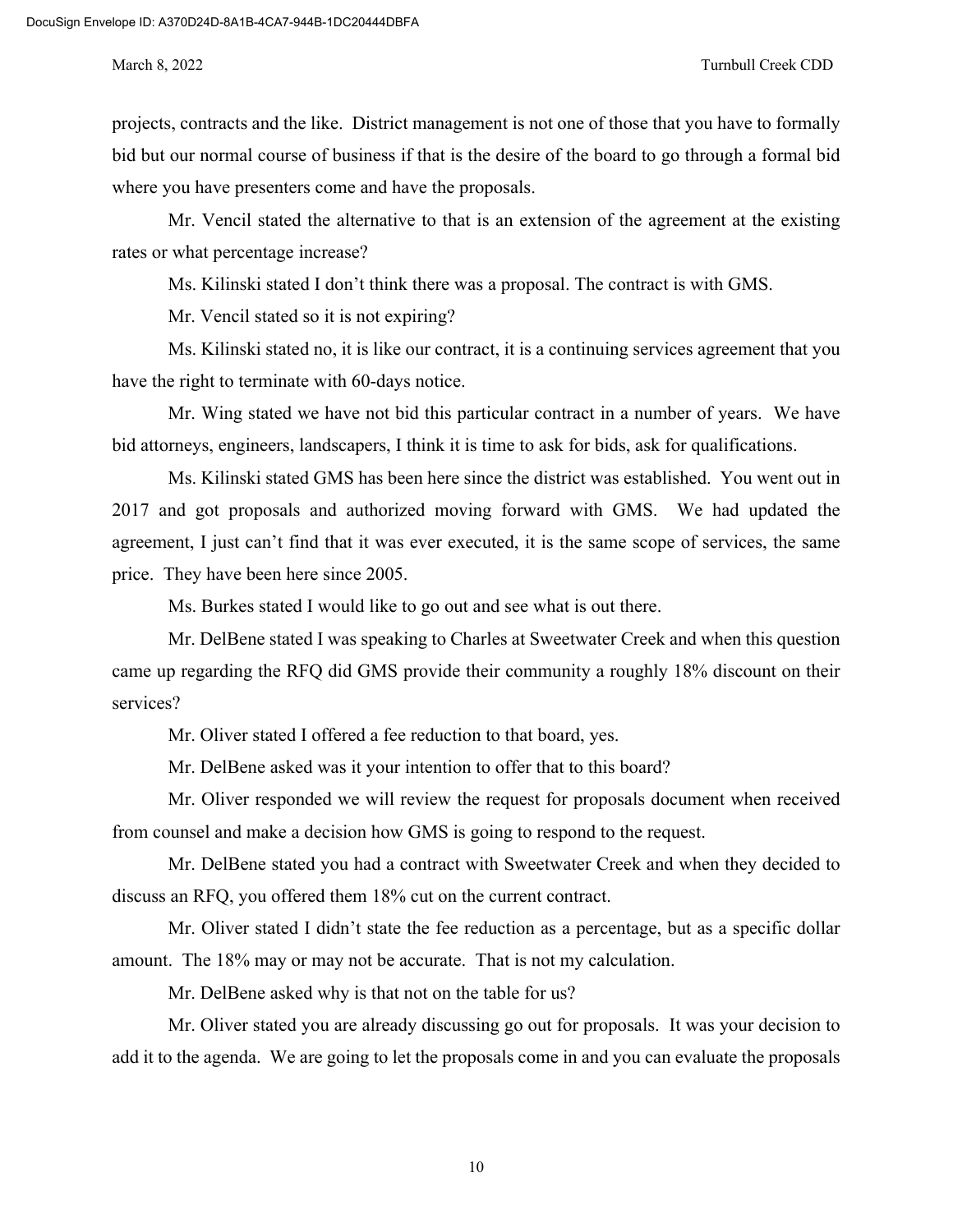and determine whether or not you want to retain our contract or go with a new management firm. I'm not going to negotiate against GMS tonight. I prefer to allow the process to move forward.

> On MOTION by Mr. Wing seconded by Mr. DelBene with all in favor staff was authorized to start the RFQ process for district management services.

Mr. Wing asked what is the timeline for that?

Ms. Kilinski stated we will make them due well in advance of your next board meeting, just to get feedback from the board how you want it handled. We usually run through our office any proposals we receive and how you want the presentations conducted. Do you want to have a time for presentation and questions? Then 10 minutes for presentations and a limited questions and answers.

Mr. Oliver stated you will probably want to make a selection at your next meeting because you have budget season coming up. You may want to have a special meeting sooner than May. You have two big items on the table right now with pond bank erosion repairs and encroachments matter. With all these letters going out to residents, you can respond to these matters sooner rather than put them off for two months. You can handle this RFP for management services sooner, also if you select a new management firm, they will have the ability to go through the budget process with you.

Ms. Kilinski stated you could meet April  $12<sup>th</sup>$  and that would be on your regular schedule.

Mr. DelBene asked is this published in the paper?

Mr. Kilinski stated I wouldn't for this service, we know all the district management companies that exist, there are not a lot of them and we will reach out to them individually and solicit proposals.

> On MOTION by Mr. Labanowski seconded by Mr. Vencil with all in favor a special meeting was scheduled for April 12, 2022 at 6:30 p.m. in the same location.

Mr. Wing stated I ask that you send us each a list of the companies you are sending it out

Ms. Kilinski stated sure.

to.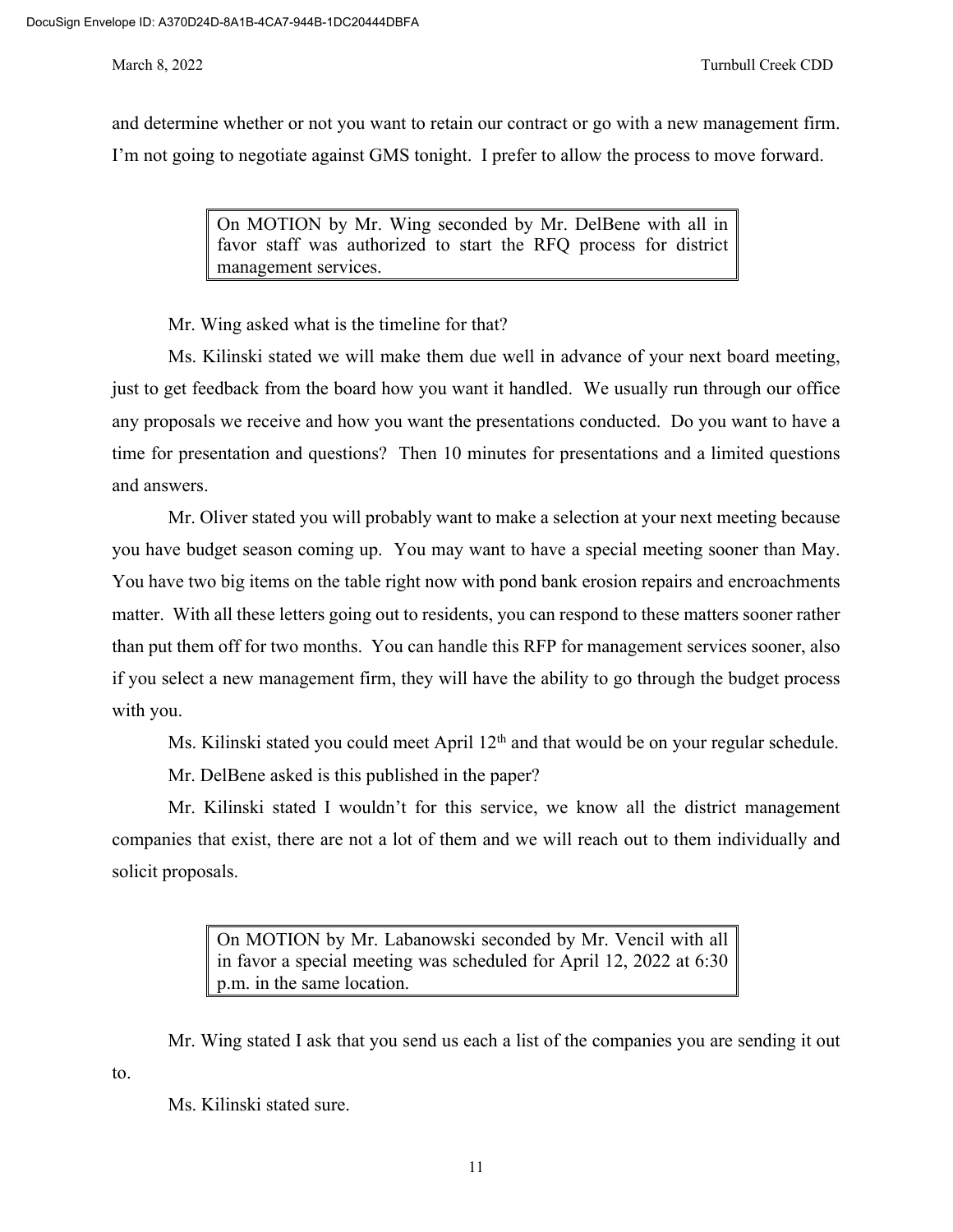### **EIGHTH ORDER OF BUSINESS Staff Reports (Part 2)**

### **A. Attorney - (Presenter: Jennifer Kilinski)**

Mr. Labanowski asked in regard to property that Flagler has, how hard would it be for them to give us property?

Ms. Kilinski stated Mr. Labanowski is referring to the entry monumentation may or may not be on district property it may be on Flagler property. We will try to confirm that.

Mr. Labanowski stated there is another piece of property that we maintain and that is the pond bank right here, the very end of the pond bank on Murabella Parkway. We have been maintaining that forever, it goes up to the third oak tree going east ad goes at an angle to the corner and right in the middle of the firehouse driveway. I'm wondering if we could talk to them as well about maybe donating it. I understand they may have needed it when they were building the facility but they may be able to turn that over.

Ms. Kilinski stated it would be shocking if we built improvements on somebody else's property, but given our experience with the light pole and the county building improvements on district property, nothing would surprise me. Let us confirm the property ownership. We can also add that to the April agenda for an update and what your options may be, even an easement would be our recommendation on the big one.

## **B. Manager - (Presenter: Jim Oliver)**

There being none, the next item followed.

# **C. Operation Manager – (Presenter: James Schieszer)**

# **1. Memorandum**

Mr. Schieszer gave an overview of the field manager's report, copy of which was included in the agenda package.

Staff will get an estimate for pine straw for the back berm and budget for that area in the future and identify all areas that get mulch and pine straw.

### **D. Amenity Center Update (Presenter: Erick Hutchinson)**

# **1. Memorandum**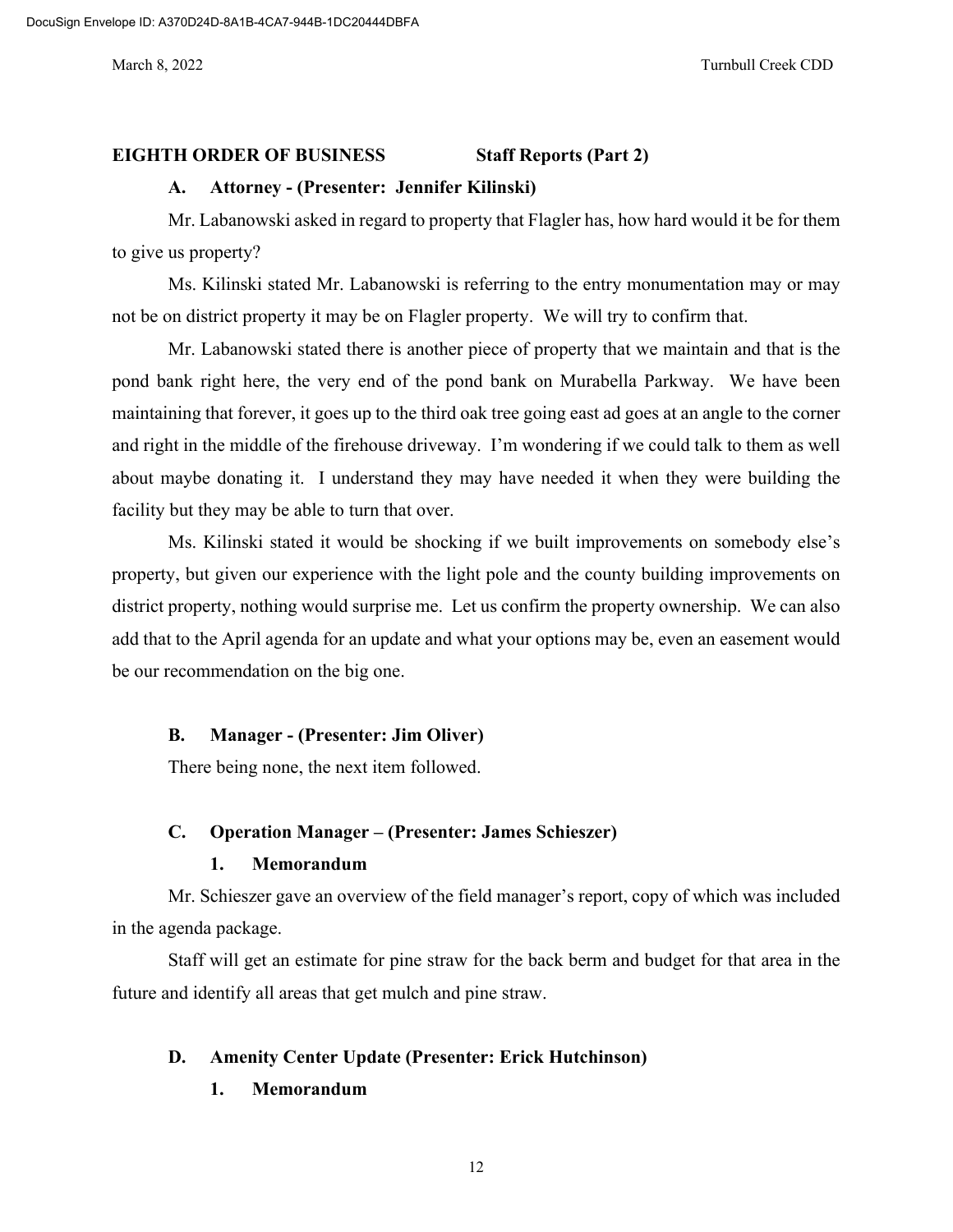Mr. Hutchinson gave an overview of the amenity center report, copy of which was included in the agenda.

### **2. Fireplace Proposal**

No action taken on this item.

## **3. Karate Program**

Mr. Chomic stated we started a martial arts studio and are looking for a venue to open here in the Murabella area. I talked to Erick about giving back 10% of the income and I think that is fair. We proposed to start April 11 at 5:00 p.m. and set up the classroom from 5:30 to 8:00 p.m. and from 8:00 to 8:30 I would clean up. He said the Gift of Dance is leaving May  $26<sup>th</sup>$  from 6:30 to 8:30 and that venue would be open as well and I would like to take that day as well. It will be Monday, Tuesday, Wednesday from 5:00 p.m. to 8:00 p.m. set up from 4:30 to 5 and from 8 to 8:30 we will clean up.

Ms. Kilinski stated we have our typical license agreement that we draft that requires waivers and acknowledgement that you are participating in an exercise type activity.

> On MOTION by Mr. Vencil seconded by Mr. Wing with all in favor the request for a karate program two nights a week was approved for a period of six months that could be extended upon evaluation.

### **Proposal for Summer Camp**

Coach Frank stated I have my license and certifications and I provide after school daycare, spring camp, summer camp. I'm running a summer camp in Heritage Landing where I reside. I would like to provide a summer camp here, Monday to Thursday 8:00 a.m. to 3:00 p.m. and work around schedules you already have. We are looking at 30 kids and offer only to Murabella families for a certain amount of time. We could advertise to get people to sign up for four weeks and the first two weeks would be only Murabella. My niche is youth sports, learning sports, tennis, basketball, soccer, flag football and we would like to utilize one of those spaces on a scheduled basis so it doesn't interfere with residents. I have special equipment that only uses half a tennis court, one side of a basketball court. The kids would have to bring their own snacks, a four-week period from June  $6<sup>th</sup>$  to July 1<sup>st</sup>.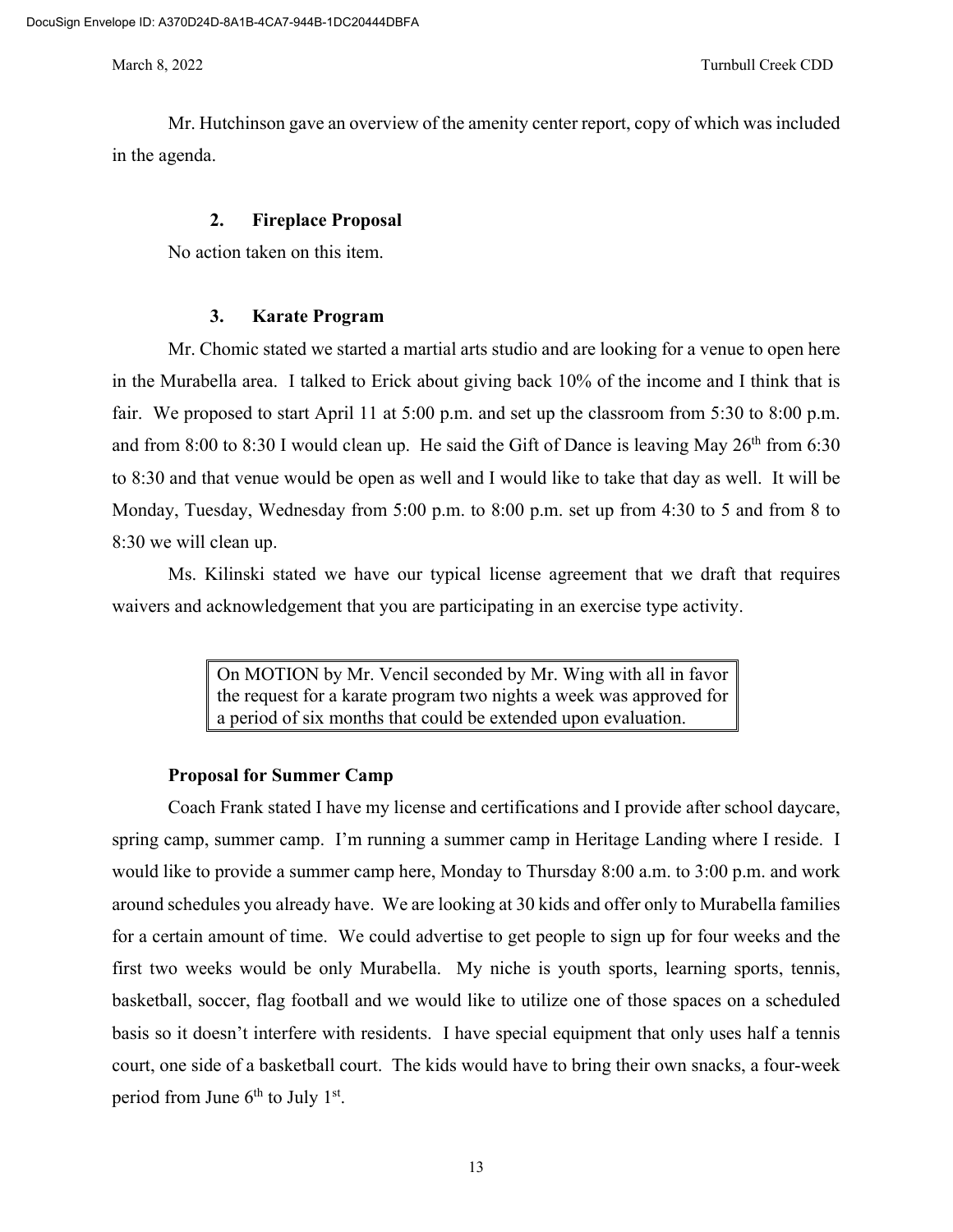Mr. Hutchinson stated the concerns are the parking situation, during inclement weather coming inside could interfere with another program. I do have concerns, but at the same time my obligation is if something is presented to me to let you know what is going on.

Mr. Vencil stated June and July it is going to rain and there will be times when this space might be free, there are going to be times it is not free and it is raining. Is the contingency plan to use the covered space outside?

Mr. Hutchinson stated if we get thunder or lightning it is shut down.

Mr. Vencil stated after two or three days of rain the outdoor facilities are unusable.

The board rejected the proposed summer camp.

## **Fighting Turtles**

Ms. Buchanan stated we have had this program agreement every year. We have had similar discussions regarding this agreement every year. I want your feedback on requested contract changes because some are larger deviations from what we require in other vendor contracts. We have had a discussion about the number of lanes left open for resident swim when the Fighting Turtles are using the space and two years ago we had one lane use then more than a couple residents doing lap swimming and we allowed for a second lane. Last year we added the two lanes all the time being open and the swim team indicated that very rarely got used and they are requesting that we have one lane open at all time for residents and if there are additional lap swimmers they will collapse and allow for two lanes. The second one was remission of revenue. Last year we had a discussion going into the swim team season them being alarmed about the 10% of gross revenue. We talked about that and waived it and you said next time put it in the agreement so it is in the agreement but they are asking because of their revenue shortfall that you consider waiving the revenue requirement. The last part is the team size. We vacillated between 90 cap during Covid to 125 to 150 over the years.

The board discussed the size of the swim team, the number of lap lanes open to residents and the 10% revenue sharing, parking, number of participants, 150 is fine, 10% shared revenue on registration fees.

> On MOTION by Mr. Labanowski seconded by Mr. Wing with all in favor the agreement with the Fighting Turtles was approved for the swim season that includes a 10% revenue sharing on registration fees,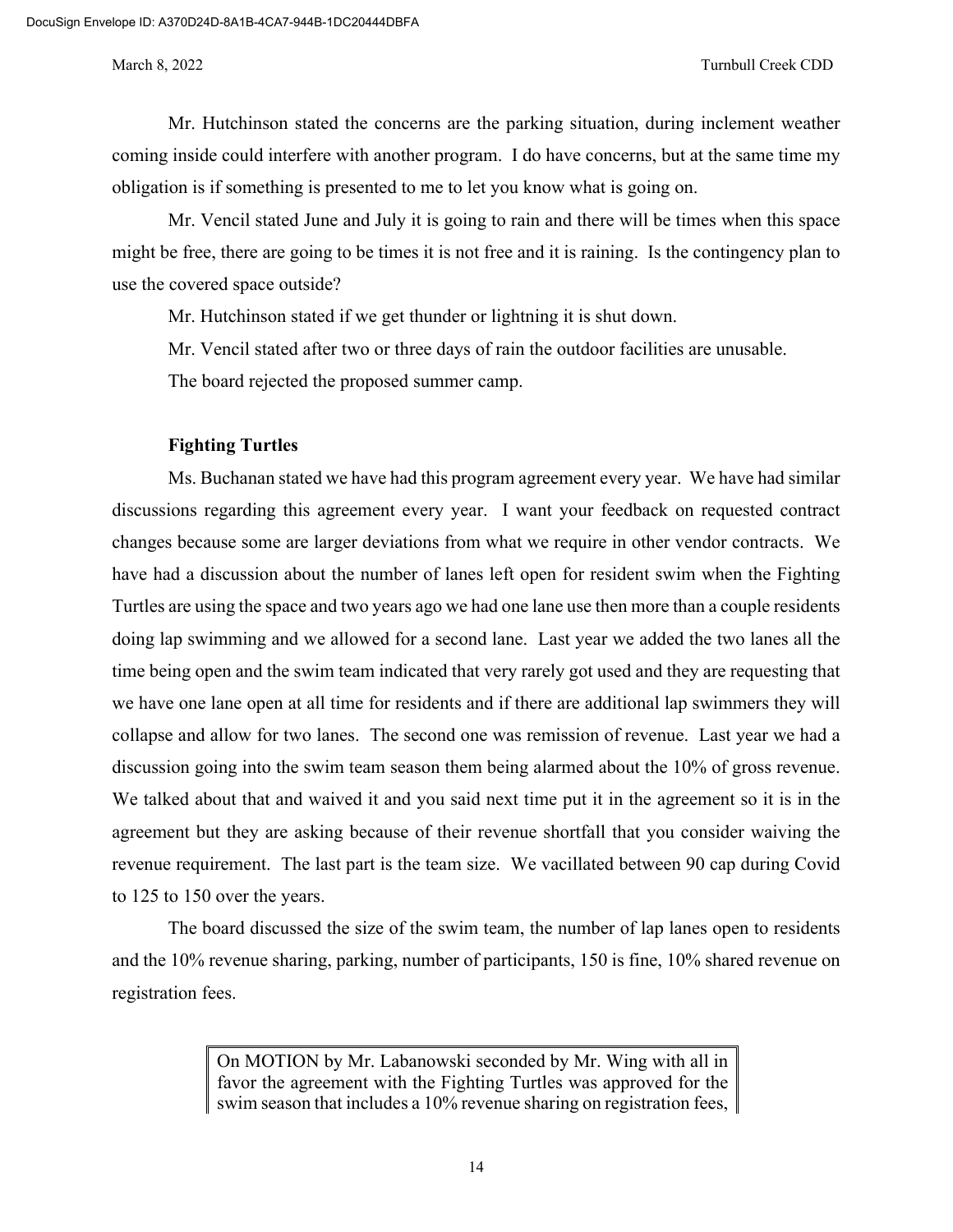maximum 150 participants, two lanes open at all times to residents and if no one is using the second lane the swim team can use that lane.

# **Gift of Dance Proposal, Line Dancing**

Mr. Hutchinson stated this is the same owner as Gift of Dance and she is trying to expand what she does and is asking Tuesdays from 9 a.m. to 10 a.m. starting April 5, 2022. It will be open to all ages, \$10 per class

> On MOTION by Mr. Labanowski seconded by Mr. Wing with all in favor the request to have a line dancing class was approved.

# **4. Amenity Athletic Winter Flag Football, Spring Soccer, Spring Basketball, Summer Flag Football, Fall Soccer, Fall Basketball, Winter Flag Football (2023)**

Mr. Hutchinson stated my understanding is we have denied amenity soccer because they are not willing to do the \$5 million in insurance. They are basically trying to take over our community with every type of sport. The proposal is for winter and fall, flag football, basketball and soccer.

Mr. Vencil stated they have already taken registrations and they will pay the insurance. I cannot see a situation where they balk. They came to us to see if they could get a deal and we said no and they are going to pay for the \$5 million coverage.

Mr. Wing stated let's approve the spring ones they have already started registering people, the soccer, basketball contingent upon they put their insurance back to where it was. We can table the rest because there is no hurry on those until we know what they are going to pay the insurance for.

> On MOTION by Mr. Wing seconded by Mr. Labanowski with all in favor the proposal for soccer and basketball programs for spring and summer flag football were approved subject to the insurance being \$5 million.

Mr. Labanowski asked has anyone talked to Flagler about overflow parking and if not I suggest we do that.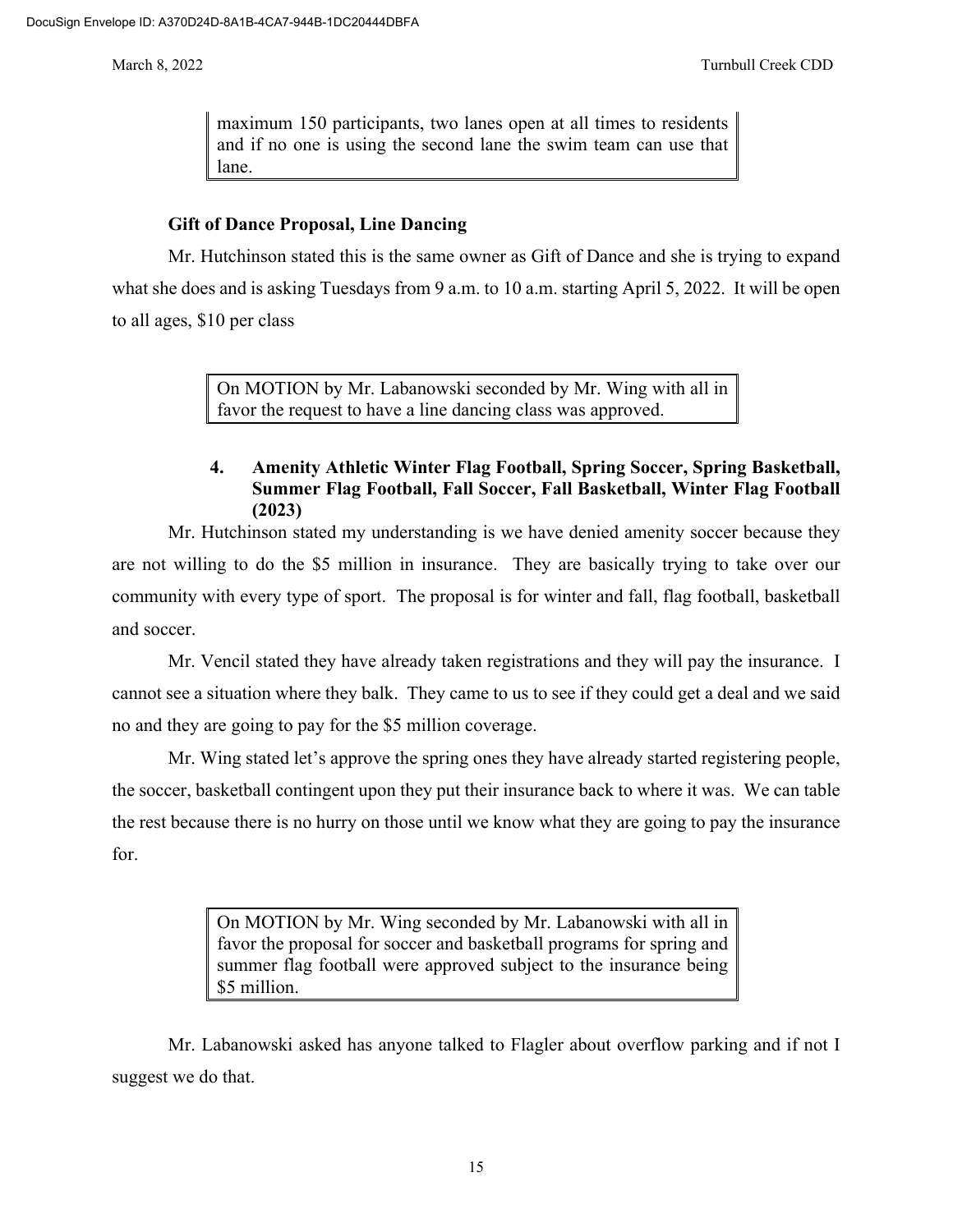Mr. DelBene stated the schedule for Ancient City Soccer doesn't make sense to have all teams practicing at the same time.

Mr. Hutchinson stated I thought it was going to be staggered and that is why we have a meeting set up.

Mr. DelBene stated they were parked by the mail kiosks and no one was managing the parking that is in their agreement and unless they feel like breaching their agreement we can shut them down for the year.

### **5. Alpha Dog Proposal**

This item tabled.

## **NINTH ORDER OF BUSINESS Public Comments and Supervisors Requests**

Mr. Dickinson stated I want to comment on the report the engineer gave about the pond banks. I heard a lot of comments from the board, Chuck mentioned about the pond banks and rain and dirt falling into the pond. We live on the pond and that is what we see. Dirt is going into the pond after it rains. I'm also seeing how it is fixed, and refixed and I don't know how that fits into the timeline but that is what we see happening. Since the beginning of the project I wondered why it wasn't done in sections. Did the contractor hire a contract manager to oversee all of this? The other concern is the change in material, from geoweb to grid webbing and he said it should function. Who is going to be accountable if this doesn't work? Is the grid webbing going to do the same job as the geoweb was supposed to do? I would have liked to ask him questions directly and I can't speak directly to who I want to.

Mr. DelBene stated I understand your concern. The reason the meeting is set up this way is because if we had it open comment after every agenda item we would have a six hour meeting. The engineer is paid by the hour and that is why he leaves after his report. I looked up geogrid and geoweb while he was discussing it and it is used for erosion control purposes on steep slopes. At no time did they mention geogrid and we rely on our engineer for his expert opinion. We need to go back through the minutes and the engineering firm has to be held accountable if that project fails.

Ms. Kilinski stated the substantial and final completion for this project are required for payment of the remaining 50%, paid as 30% and then 20% and one of the things we may want to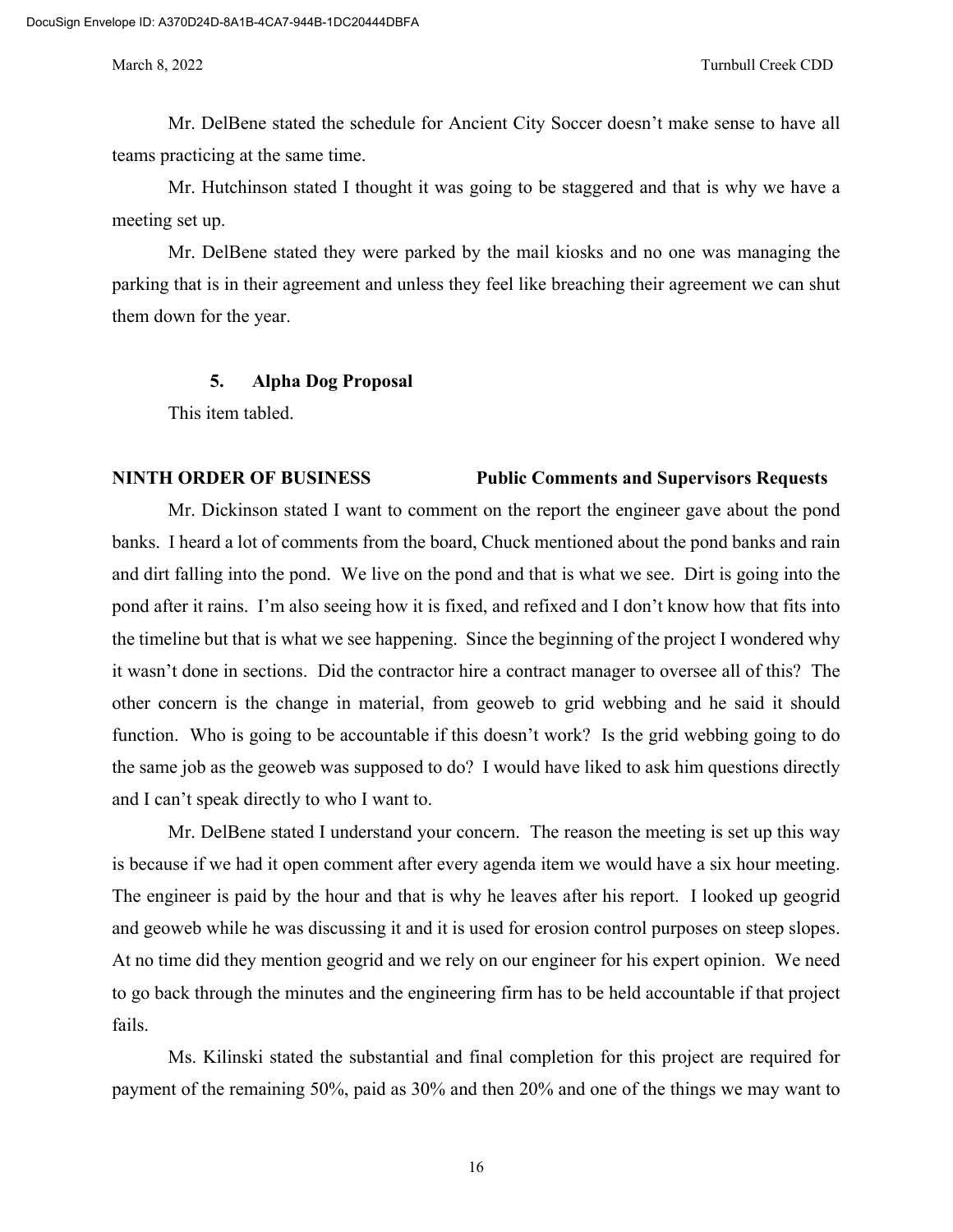### March 8, 2022 Turnbull Creek CDD

recommend is have an engineer's certificate that certifies the district got what it bargained for and also the project is going to meet the expectations and parameters of the contract. I have to think how to draft that and whether or not they would sign it or not but that is something to ask Steve about. You haven't paid for what you thought you were getting, but you would have maybe made a different decision had you known you were getting an inferior product. At this late in the budgeting cycle if it is going to another \$150,000 you don't really have a great option available to you. According to Steven, the plans call for what you thought you were getting but the contractor's bid had what we didn't think we were getting and he didn't realize the disconnect between those two things until now.

Mr. DelBene asked since we just found about this tonight, can we have the engineer for our April meeting? In the meantime we all want to know if they will warrant the product for longer. We are going to have additional questions to make sure the geogrid is compatible with the fill that was already bid. We have additional questions for the engineer and if the contractor can be here that day, that would be great too.

Mr. Schieszer stated there was a disconnect between the two because when I told him what we received he said it is going to be an inch thick geogrid. That is what he expected.

Mr. Wing stated if the specs said Geotech and the contractor came back with geogrid, I assume the engineer reviewed that bid.

Ms. Kilinski stated as I understand it, it was in the bid specs, it is what JMT bid out. He admitted he just missed it in the contractors response. If you want to get the right materials in there, there is a cost differential that per JMT is quite high. We haven't paid for anything we haven't gotten but it is not what the District thought the project was going to include. To ensure the project is done right at this point in my mind, given the uncertainty, the Board could consider retaining another engineer just to review the project. Clearly there are communication gaps in contract administration issues but having somebody from this point forward to ensure the fill is of the grade it is going to be and the project meets industry standards, and do not get me wrong Steve has been awesome to work with and responsive to questions, if I'm looking out for the district we may be at the point of having an independent engineer come in and say here is your project, here is the grid/stabilization materials, here are the problems, let me see what this contractor is doing to make sure that you are getting the straight answer. I have been here for five years and all I have heard is the extensive erosion control issues. Having an independent engineer come in and tell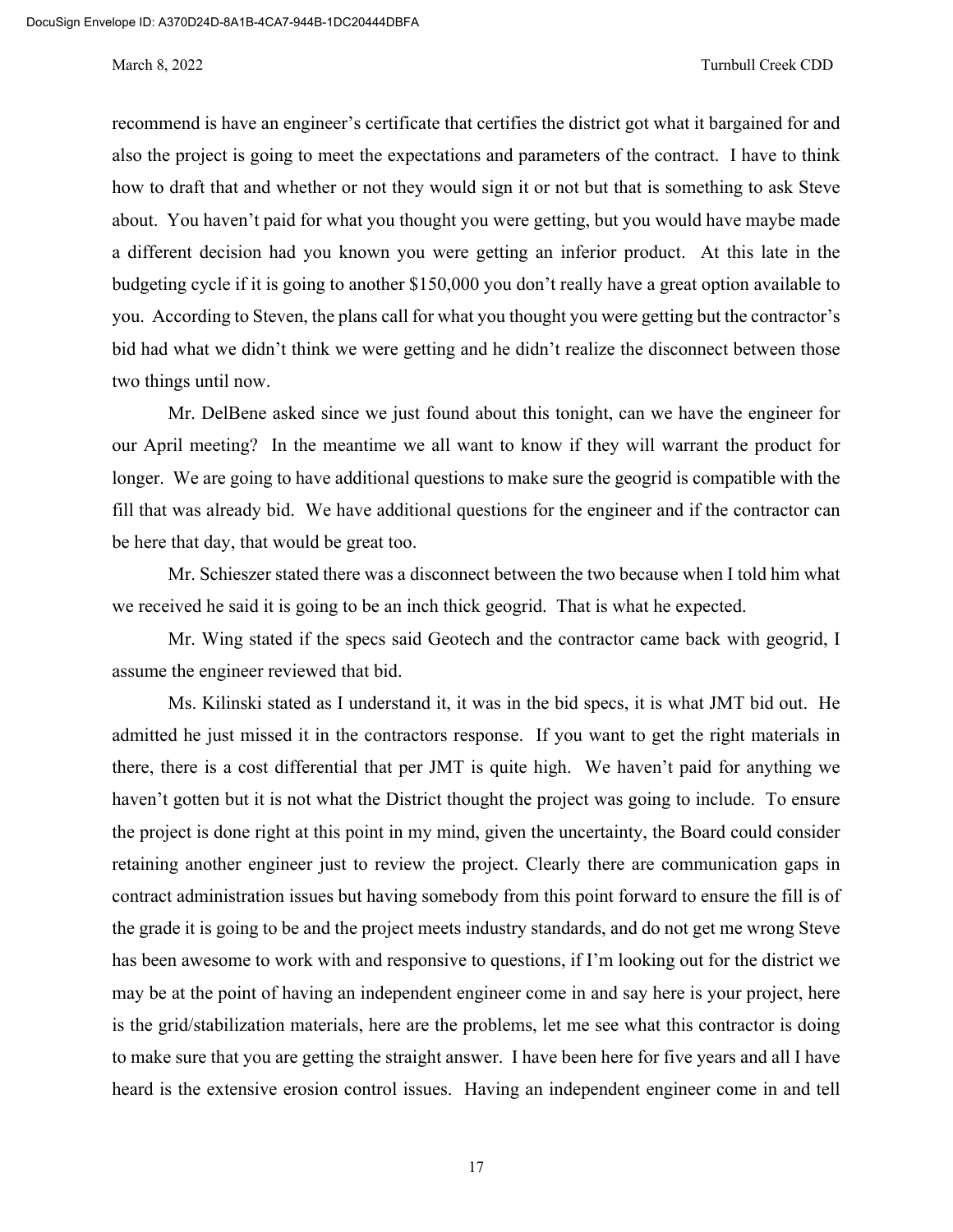you what the situation is even if it is a few extra thousand dollars would be something that I recommend at this point.

Mr. Wing stated I wouldn't want to spend any money, but I understand what you are saying. The bigger issue too is how soon could you get an engineer in? If it delays the project does that mean the contractor is going to charge us because he got stuck?

Mr. DelBene stated if it does delay the project that is not our expense.

Ms. Kilinski stated the alternative is if they are willing to sign something that certifies that it is going to last for 10, 15, 20 years then maybe you are okay, then we feel comfortable with that.

Mr. DelBene stated they already said it would be done in March so going into April we would have to tell them to stop working. In my opinion we go the certification route and if they say no to that then we tell them to stop working until we can get an independent analysis of the proposal that is in front of us with their geogrid versus what was presented to us as geoweb.

Ms. Kilinski stated ideally a board member would be appointed to work with us in drafting that certification. Again, this is very technical so the certification in my mind will have maybe offline consulting with the engineer to see if they can help us tee that up but it is the filler, it is the actual grid, it is the slope of the pond bank, making sure that whatever is being done here is going to last for the amount of time that was represented to the board. At the time we bid the project. We can go back to the minutes and recordings to make sure that we have that accurately reflected, but I would like to have a board member work with us on the certification.

Mr. DelBene asked do you mind if I do that one? The reason I am volunteering is because I signed that contract. I will contact them tomorrow for that certification because I don't want the engineer reaching out to them saying we got the go ahead and then rolling that out and then it doesn't meet expectations.

Ms. Burks asked how do we alleviate the situation because we paid the engineer to make the best decision for us and now if we have to get another engineer to look at this, I think that process was flawed. If we are paying them there should be recourse, they have to do what we are paying them to do.

Ms. Kilinski stated I think that is part of the certification process, if JMT is willing to put their company name on a certification that attests to the district that it is getting what it bargained for even though it is not the same type of geoweb that we anticipated getting. The second part of that is if they are not willing to sign a certification understanding why that is and then essentially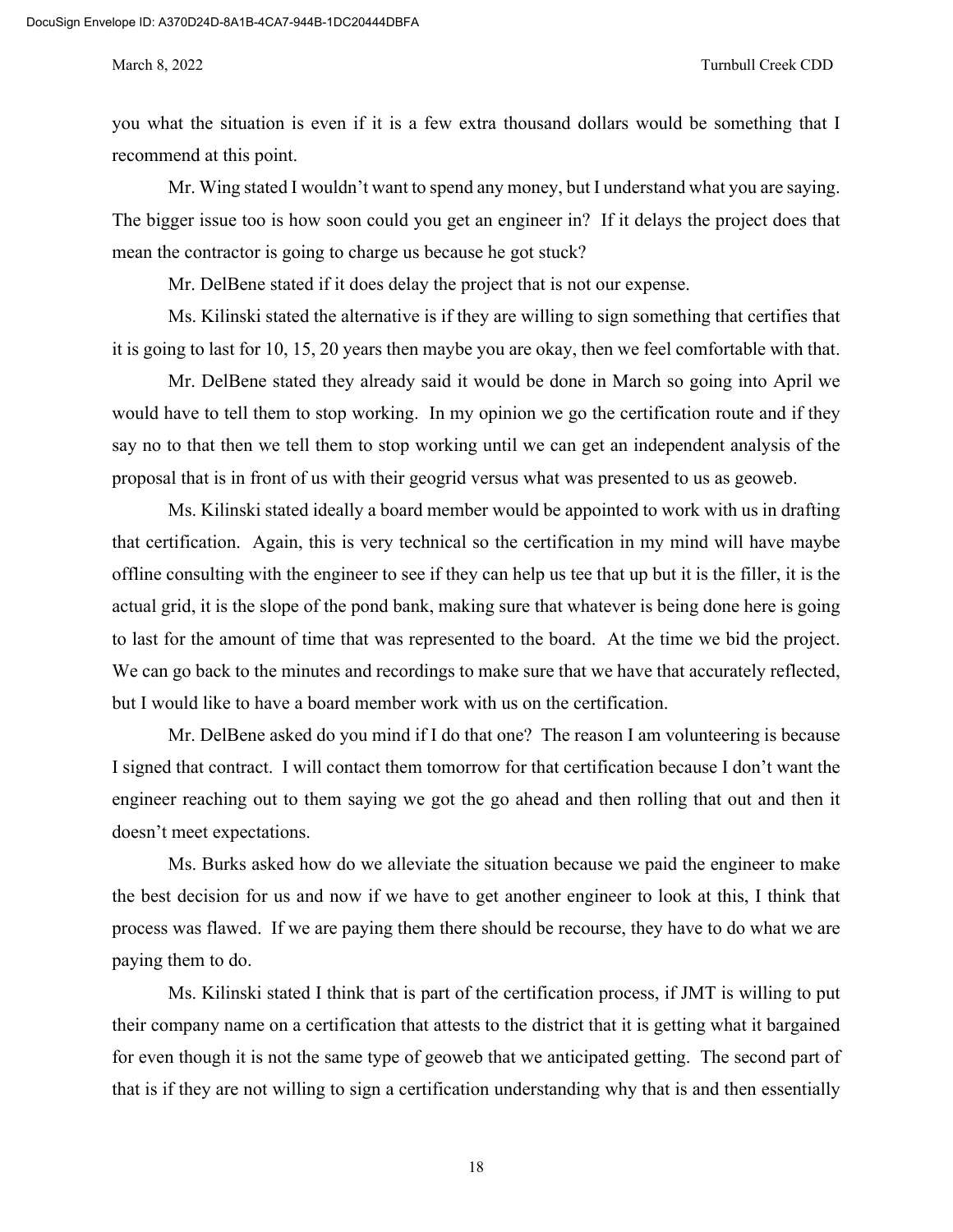engaging another engineer. What you are suggesting, which I don't disagree with but still processing all of the pros and cons to each approach is, can you go back to JMT and say because we are hiring an independent engineer, because we should have known about this three months ago our backs are against the wall you need to pay this cost. I think that is something we can talk about and ask for. I was shocked today when we realized there had been that disconnect. That is something we can put on the table for sure.

Mr. Vencil stated regarding parking, I don't if we can address the addition of parking in the community. We can't run our programs without a parking issue happening every time. In our current contracts that puts the burden on the organizations to figure out something else, but in practice it is going to put a lot of additional stress and complications on members of the community participating in the programs. I would like to see if additional parking can be created to alleviate this situation. It may be appropriating some of the Pescara area and expanding the parking.

Mr. Labanowski stated I would like to add a few items to the next regular agenda under "unfinished business", San Marino grass area, San Marino drainage, Pescara drainage, and West Positano mail kiosk drainage. I also recommend that Erick approach Flagler about overflow parking.

**TENTH ORDER OF BUSINESS Approval of Consent Agenda (Presenter: Jim Oliver)**

- **A. Approval of Minutes of the January 11, 2022 Meeting**
- **B. Balance Sheet as of January 31, 2022 and Statement of Revenues & Expenditures for the Period Ending January 31, 2022, Month-to-Month Income Statement, Assessment Receipt Schedule**
- **C. Approval of Check Register**

On MOTION by Mr. Wing seconded by Mr. DelBene with all in favor the consent agenda items were approved.

# **ELEVENTH ORDER OF BUSINESS Next Scheduled Meeting – May 10, 2022 at 6:30 p.m.**

The board took a short recess after which they reconvened and conducted a shade session dealing with security matters, took no action and directed staff to add the shade session for security matters to the end of the April 12, 2022 meeting.